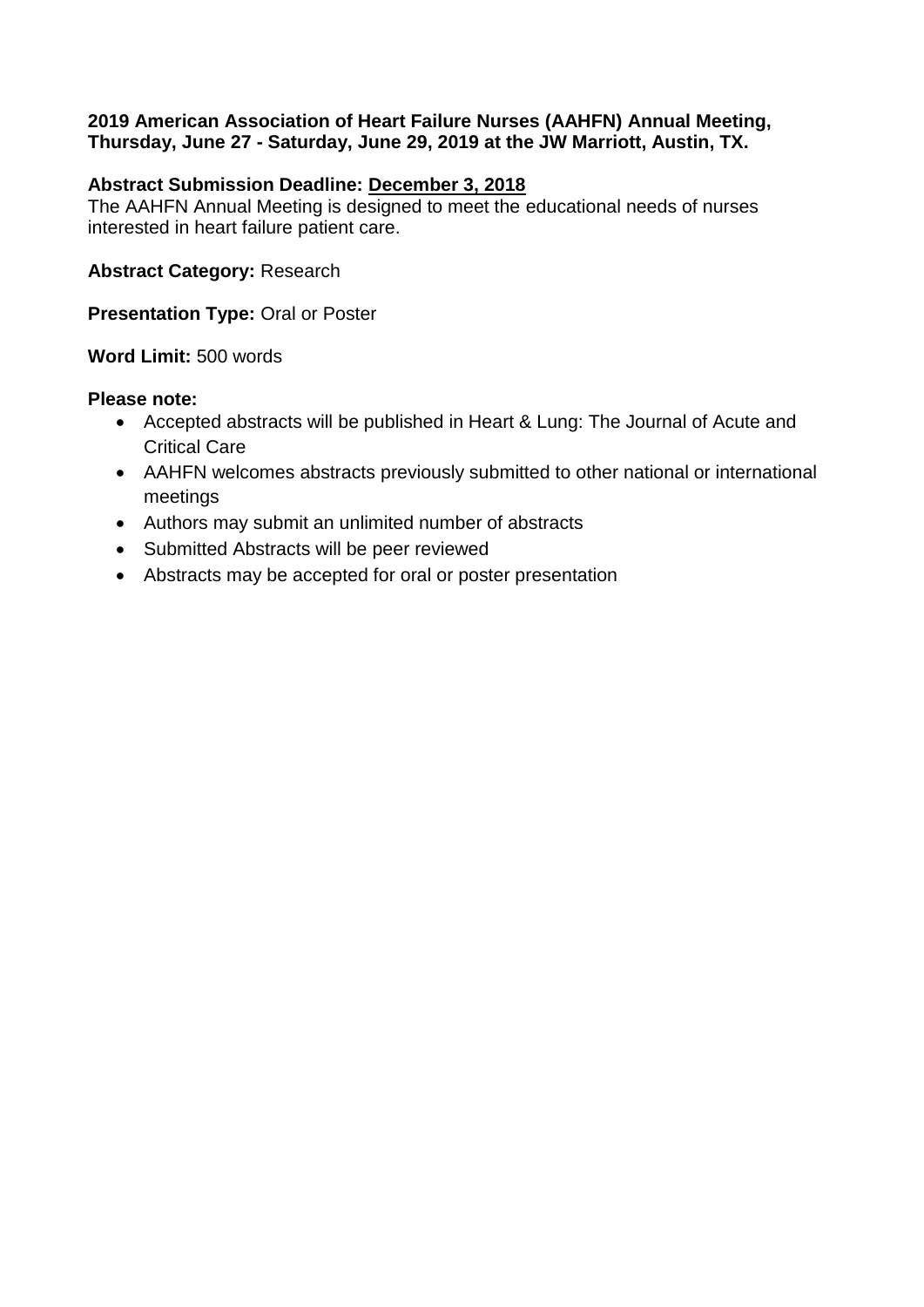**Funding Acknowledgements:** This study was sponsored by Pfizer.

**Trial Registration number:** NCT01994889.

**Prior Presentation:** These data were previously presented at the European Society of Cardiology Congress 2018, at the Heart Failure Society of America - 22nd Annual Scientific Meeting 2018, and have been published in the New England Journal of Medicine (Maurer et al., 2018;379[11]:1007-1016.)

## **Efficacy of Tafamidis in Transthyretin Amyloid Cardiomyopathy in the ATTR-ACT Trial**

Terrell A. Patterson<sup>1</sup>, Mathew S. Maurer<sup>2</sup>, Jeffrey H. Schwartz<sup>3</sup>, Balarama Gundapaneni<sup>4</sup>, Perry Elliott<sup>5</sup>, Giampaolo Merlini<sup>6</sup>, Márcia Waddington Cruz<sup>7</sup>, Martha Grogan<sup>8</sup>, Ronald Witteles<sup>9</sup>, Thibaud Damy<sup>10</sup>, Brian M. Drachman<sup>11</sup>, Sanjiv J. Shah<sup>12</sup>, Mazen Hanna<sup>13</sup>, Daniel P. Judge<sup>14</sup>, Stephen S. Gottlieb<sup>15</sup>, John L. Berk<sup>16</sup>, Daniel J. Lenihan<sup>17</sup>, James E. Hoffman<sup>18</sup>, Scott L. Hummel<sup>19</sup>, Eric J. Velazquez<sup>20</sup>,, Marla B. Sultan<sup>3</sup>, Claudio Rapezzi<sup>21</sup>

*<sup>1</sup>Pfizer, Groton, Connecticut, USA. <sup>2</sup>Columbia University College of Physicians and Surgeons, New York, NY, USA. <sup>3</sup>Pfizer Inc, New York, NY, USA. <sup>4</sup>Syneos Health, Raleigh, North Carolina , USA. <sup>5</sup>University College London, London, UK. <sup>6</sup>Amyloidosis Center, IRCCS Policlinico San Matteo and University of Pavia, Pavia, Italy. <sup>7</sup>Federal University of Rio de Janeiro, National Amyloidosis Referral Center, CEPARM, Rio de Janeiro, Brazil. <sup>8</sup>Amyloidosis Center, Department of Cardiology, Heidelberg University, Heidelberg, Germany. <sup>8</sup>Department of Cardiovascular Diseases, Mayo Clinic, Rochester, MN, USA.*  <sup>9</sup>*Stanford University School of Medicine, Stanford, California, USA. <sup>10</sup>French Referral Center for Cardiac Amyloidosis, Amyloidosis Mondor Network, GRC Amyloid Research Institute and Department of Cardiology, all at APHP, CHU Henri Mondor, and INSERM*  U955, Clinical Investigation Center 006, and DHU ATVB all at Creteil, France. <sup>11</sup> Penn *Presbyterian Medical Center, University of Pennsylvania Health System, Philadelphia, Pennsylvania, USA. <sup>12</sup>Division of Cardiology, Department of Medicine, Northwestern University Feinberg School of Medicine, Chicago, Illinois, USA. <sup>13</sup>Cleveland Clinic, Cleveland, Ohio, USA. <sup>14</sup>Medical University of South Carolina, Charleston, South Carolina,*  USA. <sup>15</sup>*University of Maryland School of Medicine, Baltimore, Maryland, USA.* <sup>16</sup>*Boston University School of Medicine, Boston Massachusetts, USA. <sup>17</sup>Washington University School of Medicine in St. Louis, St. Louis, Missouri, USA. <sup>18</sup>University of Miami, Miami, Florida, USA. <sup>19</sup>University of Michigan, Ann Arbor, Michigan, USA. <sup>20</sup>Heart and Vascular Center, Yale New Haven Health System, New Haven, Connecticut, USA. <sup>21</sup>[Cardiology,](http://www.aofoundation.org/)  [Department](http://www.aofoundation.org/) of Experimental, Diagnostic and Specialty Medicine, University of Bologna, Italy.*

**Background:** Transthyretin cardiomyopathy (ATTR-CM) is an underdiagnosed, fatal disease caused by the deposition of transthyretin amyloid fibrils in the heart leading to heart failure (HF). It can be hereditary due to mutations in the *TTR* gene (ATTRm) or acquired (wild-type [ATTRwt]). Tafamidis is a selective transthyretin stabilizer which prevents tetramer dissociation and amyloidogenesis. The Tafamidis in Transthyretin